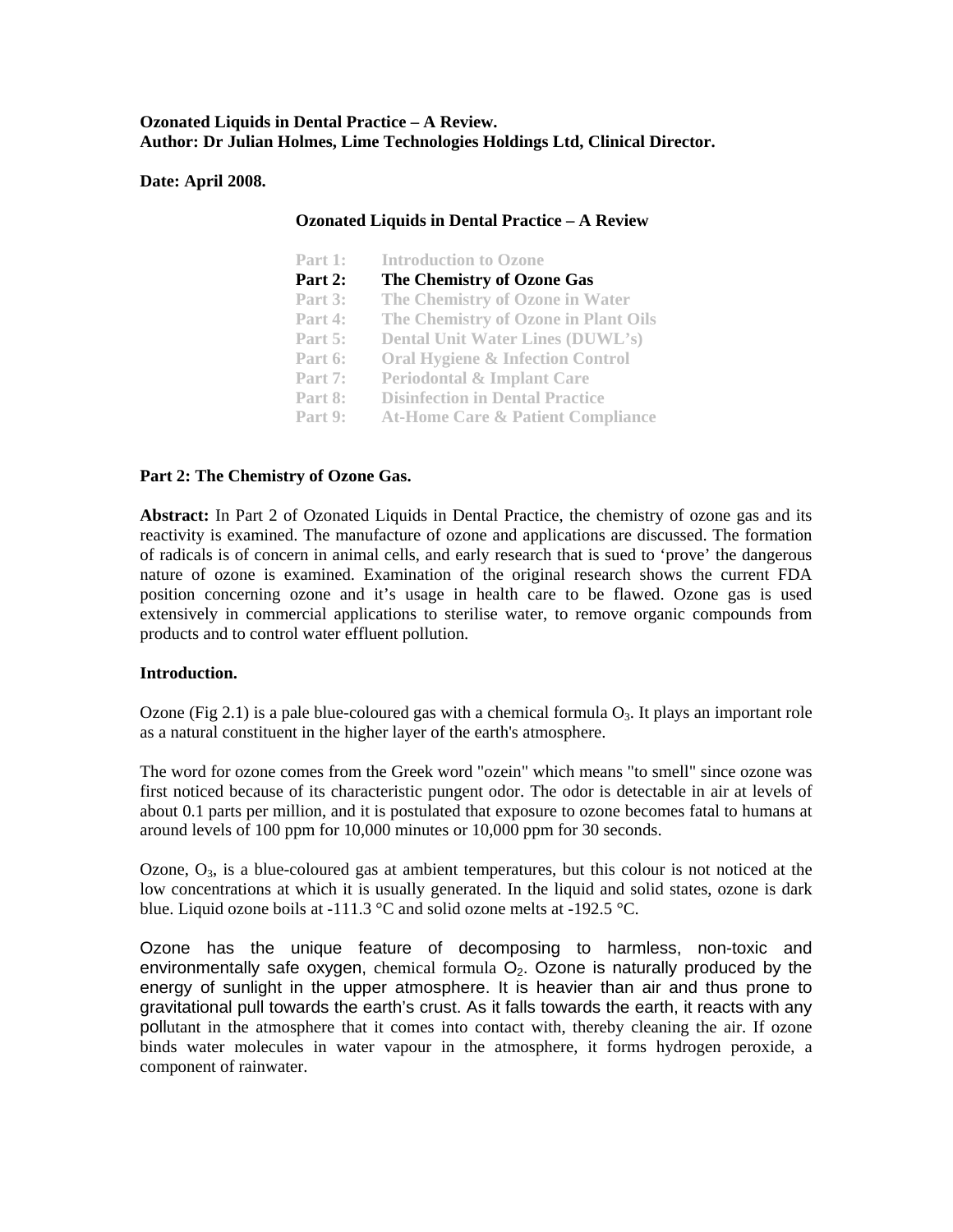

There are three natural ways that ozone is created:

- 1. The first is by lighting, which provides the wonderful fresh smell after a thunderstorm. The high-energy discharge from the lightning strike provides the energy to combine three molecules of oxygen  $(O_2)$  into two molecules of ozone  $(O_3)$ .
- 2. The second is through waterfalls and crashing surf, which accounts for the energetic feeling and calm experienced near these sites.
- 3. The third way is by photons from the sun breaking apart nitrous oxide, a pollutant formed by the combustion of hydrocarbons in the internal combustion engine. This type of ozone accumulates in smog due to temperature inversions and is a lung and eye irritant. It is this harmful effect of ozone that the media focuses on and why the healing property of ozone tends to be ignored. This is despite the plethora of research that shows ozone to be possibly the best way forward to eliminate bacterial, fungal and viral infections.

About 40 kilometres above the earth's surface, there is a layer of ozone blanketing the earth and protecting the life on earth from the harmful effects of ultra violet rays emanating from the sun. Environmentalists are concerned about the holes in the ozone layer due to dense pollution. These holes allow harmful ultra-violet rays to reach the earth's surface. Ironically, this ozone layer is produced by the action of ultra violet rays on oxygen in the air. In addition to protecting life from the harmful effects of UV rays, ozone also acts on the hydrocarbons and other chemical pollutants destroying them. The resulting oxides are not toxic but they could be an irritant to the respiratory mucous membrane lining the windpipe and bronchi. These oxides resulting from ozone's oxidative power in destroying these toxins will certainly not cause cancer and other degenerative disorders, but the unoxidised chemicals and hydrocarbons may do so.

The air that is breathed in during respiration is a mixture of oxygen, nitrogen and traces of a number of other gases. When humans evolved into an oxygen dependant species, the air had about 30% concentration of oxygen. This gradually decreased to 21% and then to 17%. Man evolved and adapted to these lowered concentrations of oxygen in the air. However in dense industrial cities the oxygen concentration can be as low as 14%. Pessimists claim that oxygen concentration in some areas may be as low as 11%. At these concentrations the human physiology cannot adapt adequately. It is not an exaggeration to say we are all oxygen starved. This drastic reduction of oxygen in the air is due to increased industrial pollution released into the atmosphere. In some cities, for example, Tokyo, oxygen is available at street corners. And in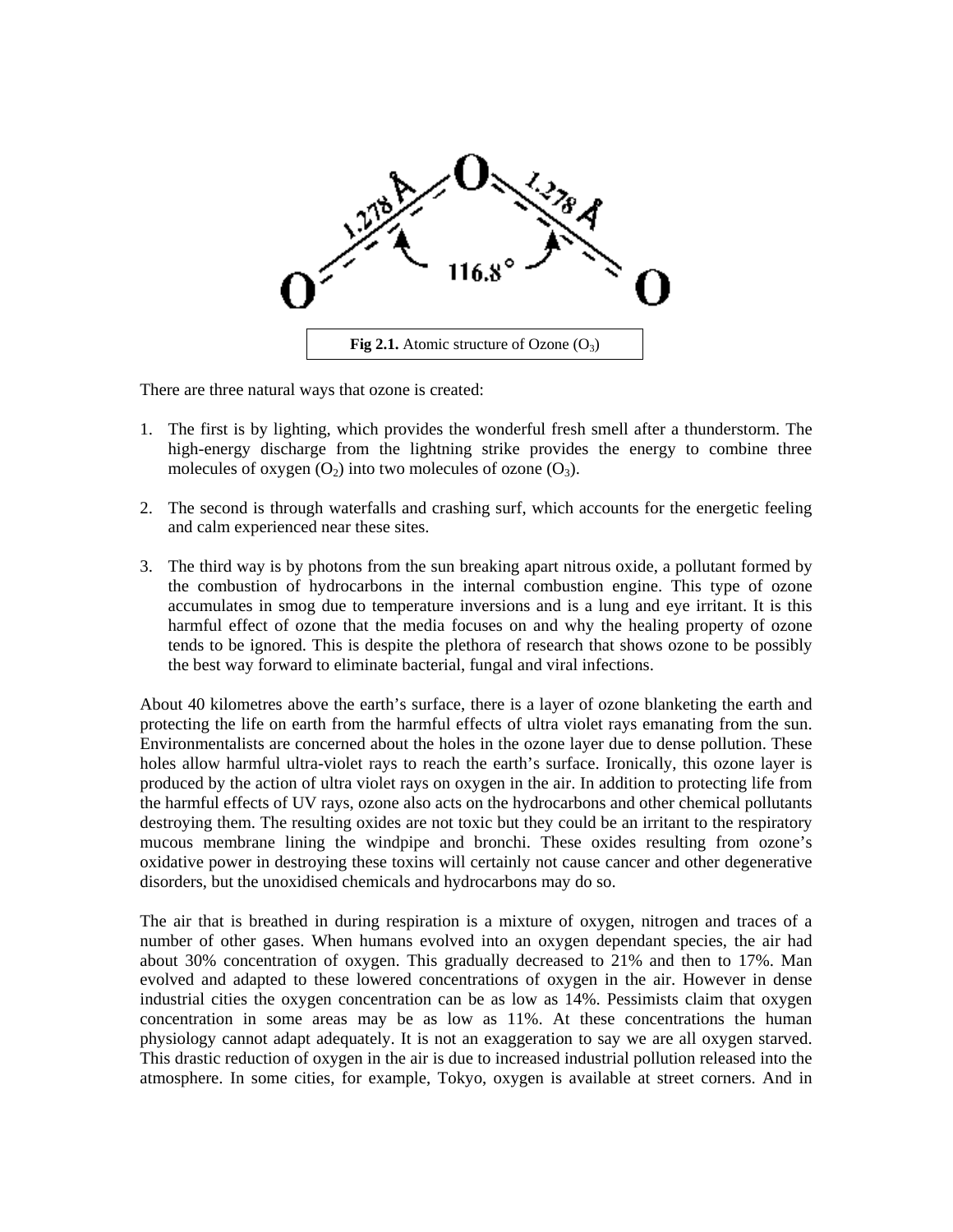others, hyperbaric oxygen clinics are gaining in popularity, London and San Francisco being examples.

Ozone is the only agent which can deal with this state of dense pollution, and also super oxygenate the body. Ozone is a gas with half-life of about  $5 - 30$  minutes depending on the temperature and the pH of the media. It is a natural trace element of the atmosphere. Because of its reactivity and short half-life it cannot be bottled and stored: neither can it be made into pills.

Ozone generated from oxygen is a triatomic molecule. Three molecules of oxygen will form two molecules of ozone. Ozone is generated from oxygen, the gas that sustains our life. Oxygen  $(O_2)$ is a diatomic molecule i.e. each molecule of oxygen contains 2 atoms of O. Each atom O has a nucleus containing 8 neutrons and 8 protons. 2 orbits surround the atoms. Each one of the orbits has 4 electrons i.e. the two orbits have 8 electrons. This makes the oxygen molecule made up of two atoms with 16 electrons orbiting around the nuclei. The two atoms are strongly bonded and the gas oxygen is stable and can be bottled and stored.

In ozone, two of the atoms are bonded strongly like in oxygen and the third atom is loosely bonded. This makes gas ozone ten times more soluble in water than oxygen. Compared to oxygen, ozone has 24 protons, 24 neutrons and 24 electrons. The atomic weight of ozone is 48. The oxygen molecule is straight where as the ozone molecule is curved as in Fig 2.1. This configuration makes the ozone molecule most reactive.

# **Ozone Generation.**

There are three main types of ozone generators that mimic the electrical discharge in lightning that are used to create ozone gas on demand from air or oxygen gas:

- 1. The use of ultra-violet light: The production of ozone from oxygen is carried out as the stream of oxygen moves through a tube illuminated with a narrow frequency bandwidth of ultraviolet light.
- 2. Corona Discharge: Oxygen is passed through a tube containing a hot cathode surrounded by a screen anode. This system tends to have a limited life time due of the effect of ozone on the hot plates, and as the heat from these plates heats the gas, a proportion of the ozone formed reverts to oxygen. This in turn causes further damage to the anode and cathode.



3. Cold Plasma: This is a similar design to the corona discharge tube, but the anode and cathode are encased in glass rods filled with a noble gas. In this design the voltage jumps between the anode and cathode rods, forming an electrostatic or 'plasma' field. The advantage of the cold plasma system is that no heat is imparted to the gas as it passes through the electrostatic field. It has an almost infinite life-time due to this design. The cold plasma generator, originally invented by Nikola Tesla in the 1920s, is still in use today.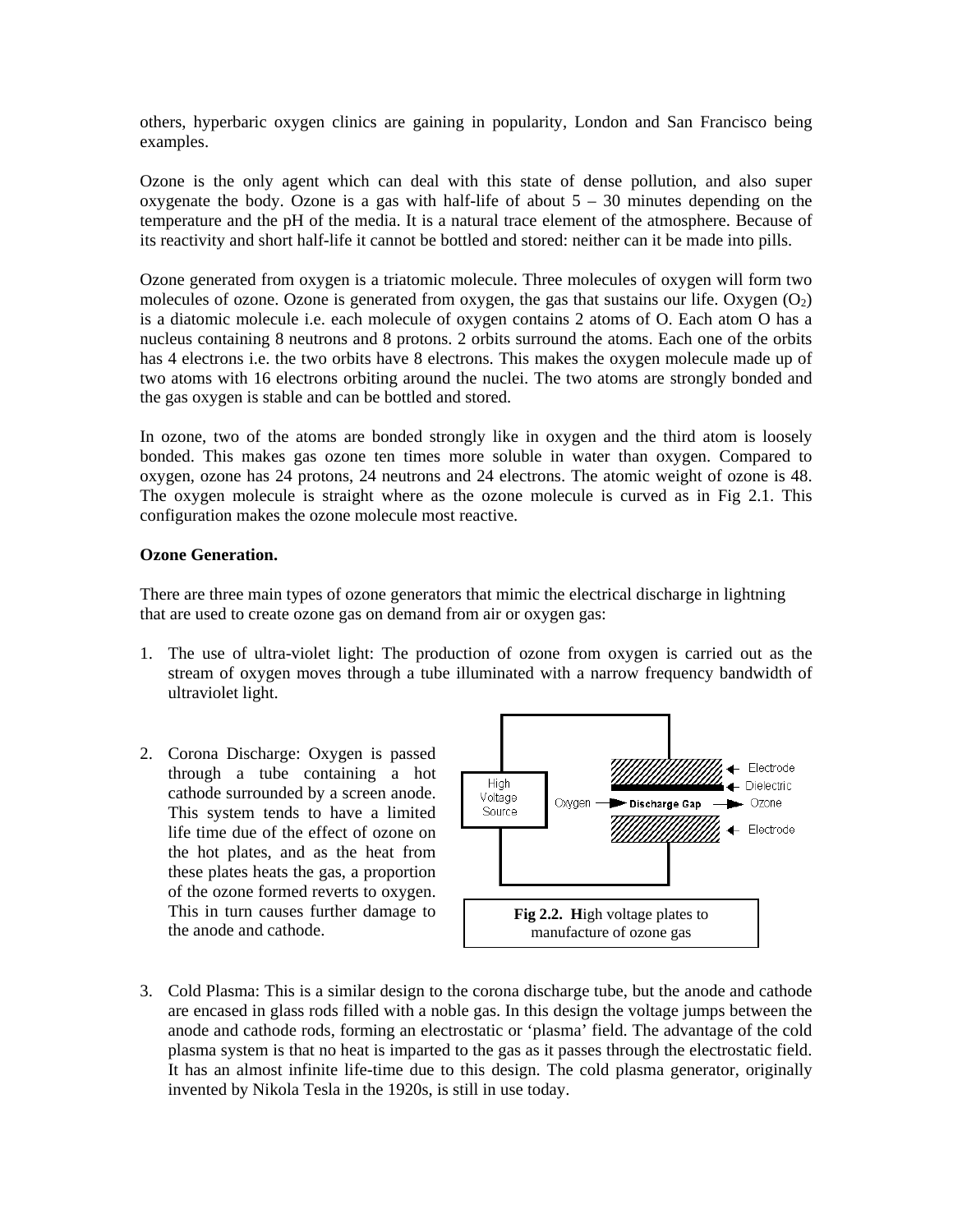In the atmosphere, ozone is produced by photo-dissociation of molecular oxygen into activated oxygen atoms, which then react with further oxygen molecules (equations 1 and 2).

| O2 (solar energy $/$ uv) — |                      | 2O | (1) |
|----------------------------|----------------------|----|-----|
| $Q_2 + Q_2$                | $\longrightarrow$ 03 |    | (2) |

Photo-dissociation is where the molecular bonds are broken by light energy. Halliwell and Gutteridge described the two oxygen-oxygen bonds in the ozone molecule as being of equal length and intermediate in nature between those of oxygen-oxygen single and double bonds (*Gutteridge and Halliwell 1989*). Ozone decomposition forms oxygen, and energy is released. This reaction is termed exothermic. In absence of catalysts or ultraviolet light, the rate of this decomposition is very slow, even at high temperatures. Ozone decomposition is caused by solar ultraviolet radiation in the range 240-300 nm, as shown in equation 3.

O3  $\longrightarrow$  3/2 O2  $\Delta H = -142 \text{ kJ} \text{ mol} -1$  (3)

The reaction of water-soluble electron donors with ozone produces the ozone radical anion due to the high redox potentials (equation 4) (*Jacobs, 1986*). This transient radical anion is rapidly protonated, generating  $HO_3$ . This  $HO_3$ <sup>-</sup> decomposes to the hydroxyl radical (equation 5).

$$
X: +03 \rightarrow X^+ + 0_3
$$
  
\n
$$
O_3 + H^+ \rightarrow HO_3 \rightarrow OH + O2
$$
 (4)

Reactions 4 and 5 convert ozone to an even more powerful oxidant, the hydroxyl radical (OH).

PubMed, the WWW On-Line reference data base, lists over 8,000 references to 'Ozone'. The research covers atmospheric ozone holes, to water purification, waste disposal to blood sterilisation, and use in dentistry, to cleaning micro-processors.

## **Ozone: Is This Gas A Health Hazard?**

Personal exposure to ozone and its effects to these people have been investigated by Brauer and Brook (*Brauer and Brook, 1995*) and this paper is often used by detractors to support the assertion that ozone should be regarded as a dangerous gas.

Brauer and Brook measured exposure to ozone using personal monitoring conducted with a nitrite-coated filter passive ozone sampler described by Koutrakis et al., 1994 (*Koutrakis et al., 1994*) in two groups of 25 healthy people. These two groups had occupations that were spent entirely outside. Even with low summer ozone levels of 35 ppb and less over a 24-hour time period on average, the values exhibited a strong dependence upon collated UV absorption and ozone readings. The volunteers in this study ozone samplers for their workdays only. Duplicate samplers were also used to assess their performance.

Brauer and Brook estimated that values with more than 35% variation were associated with true differences in exposure, and these values reflected the time spent outdoors. A body plethysmograph was used to assess lung function, and additional data was collected on subjective sensation and physiological responses of 40 subjects. These subjects were exposed to lower and higher ozone concentrations. Irritation of the eyes and airways was collected. Subjects drawn from senior citizens, juvenile asthmatics, forestry workers, athletes and office clerks were preassessed. They were grouped as ozone-risk groups or as a control group. Each group was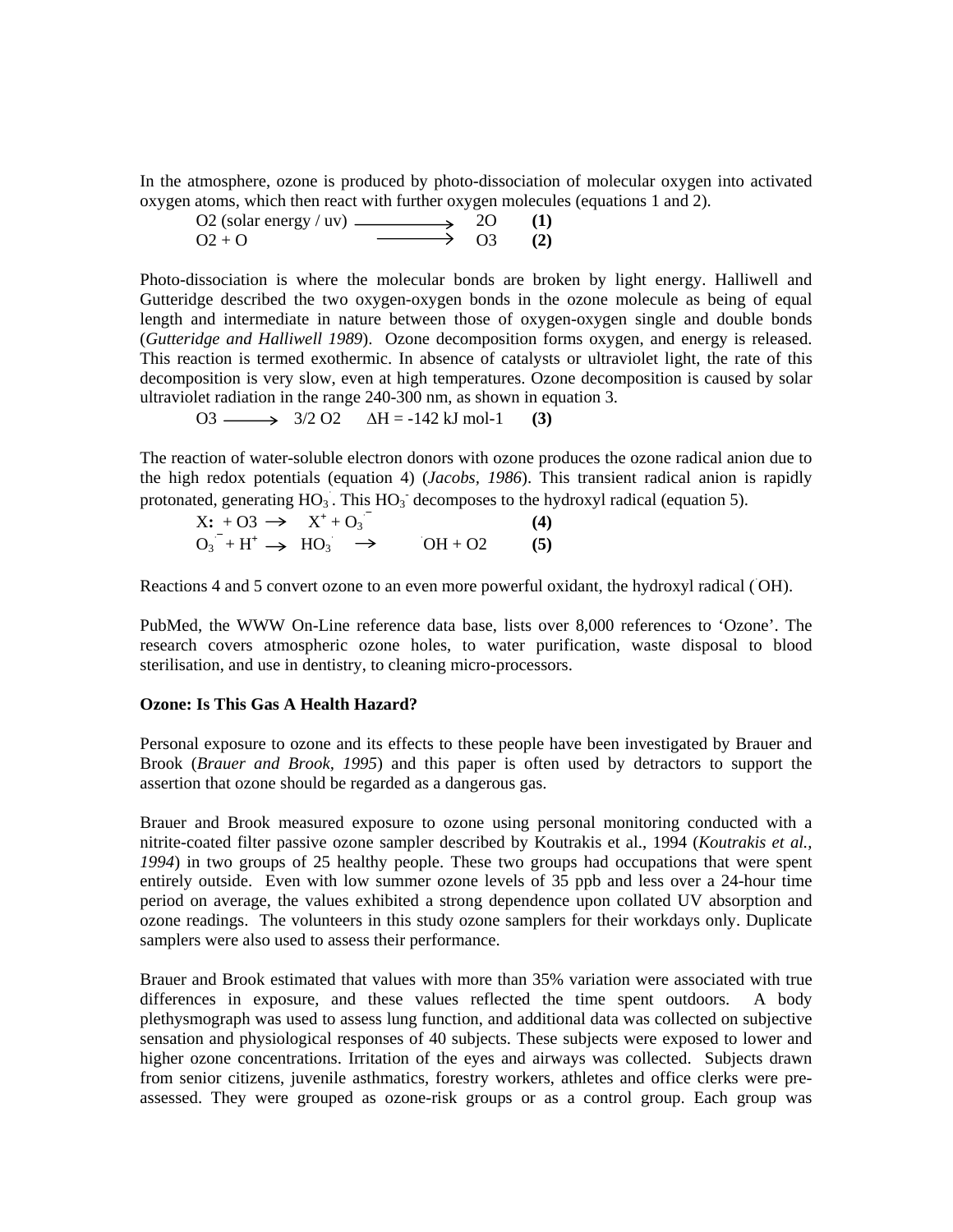examined over an 8-day period, in the morning and in the afternoon, with average ozone concentrations ranging from 0.001 to 0.100 ppm.

Brauer and Brook's study demonstrated no relevant ozone-induced effects for senior citizens, the group with the lowest ventilation rate, and only marginal reductions of respiratory flows and volumes for athletes. Forestry workers and clerks were exposed to the lowest ozone concentrations, and this group showed significantly higher airway resistance on ozone ventilation days.

Although Brauer and Brook concluded that ozone had a *minor influence* (author's emphasis) on pulmonary responses relative to other constituents of the air in selected locations, for example in outdoor forestry or indoor office and domestic environments, this study has been used to hold up ozone as a dangerous gas with no part in modern health care. Yet research published by Hoppe *et al* showed air constituents or pollutants could be reaction products of ozone from exhaust fumes from forestry equipment, or pollutants deposited on interior surfaces (*Hoppe et al., 1995*) as a natural pathway as nature attempts to rid the air of man-made toxins.

Bocci (*Bocci V, 1994*) has emphasised that the known toxicity of ozone should not prevent its usage for medical purposes. Ozone has been shown, at carefully selected dose levels, to be of therapeutic value in the management of circulatory disorders, viral diseases and cancer. Gliner et al., (*Gliner et al, 1979*) investigated the effects of increasing concentrations of ozone from 0.25, 0.50 and 0.75 ppm, on visual and auditory attentive tasks to assess vigilance performance. The analysis of EEG data showed that ozone concentrations as high as 0.75 ppm did not alter the performance of visual and auditory tasks. However, a deficit in performance beyond that of the normal vigilance decline was observed during exposure to 0.75 ppm of ozone.

In 2004, Young and Setlow (*Young & Setlow 2004*) determined that ozone does not kill spores by DNA damage. Rather, ozone seems to render the spores defective in germination, perhaps because of damage to the spore's inner membrane. The Young and Setlow study would seem to suggest concerns that ozone may cause mutations in cells may be unfounded, despite the production by ozone of radicals in water and fluids.

After 125 years of usage, ozone therapy in medicine and various other fields is widely accepted in many nations around the world, including Germany, France, Italy, Russia, Romania, Czech Republic, Poland, Hungary, Bulgaria, Israel, Cuba, Japan, Mexico, and in some U.S. states.

Ozone is neither a killer nor a toxic gas when used in controlled environments. It is an effective therapeutic agent, in addition to being a deodorising and sterilising agent. No therapy can be in use all these years if it was dangerous or harmful.

## **References:**

**Bocci V.** Oxygen-Ozone Therapy a Critical Evaluation Kluwer Boston, Inc.: ISBN: 1402005881

**Bocci V.** Autohaemotherapy after treatment of blood with ozone. A reappraisal. J Int Med Res. 1994 May-Jun:22(**3**):131-44. Review.

**Bocci V**. Ozonization of blood for the therapy of viral diseases and immunodeficiencies. A hypothesis. Med Hypothesis 1992: **39:** 30-34.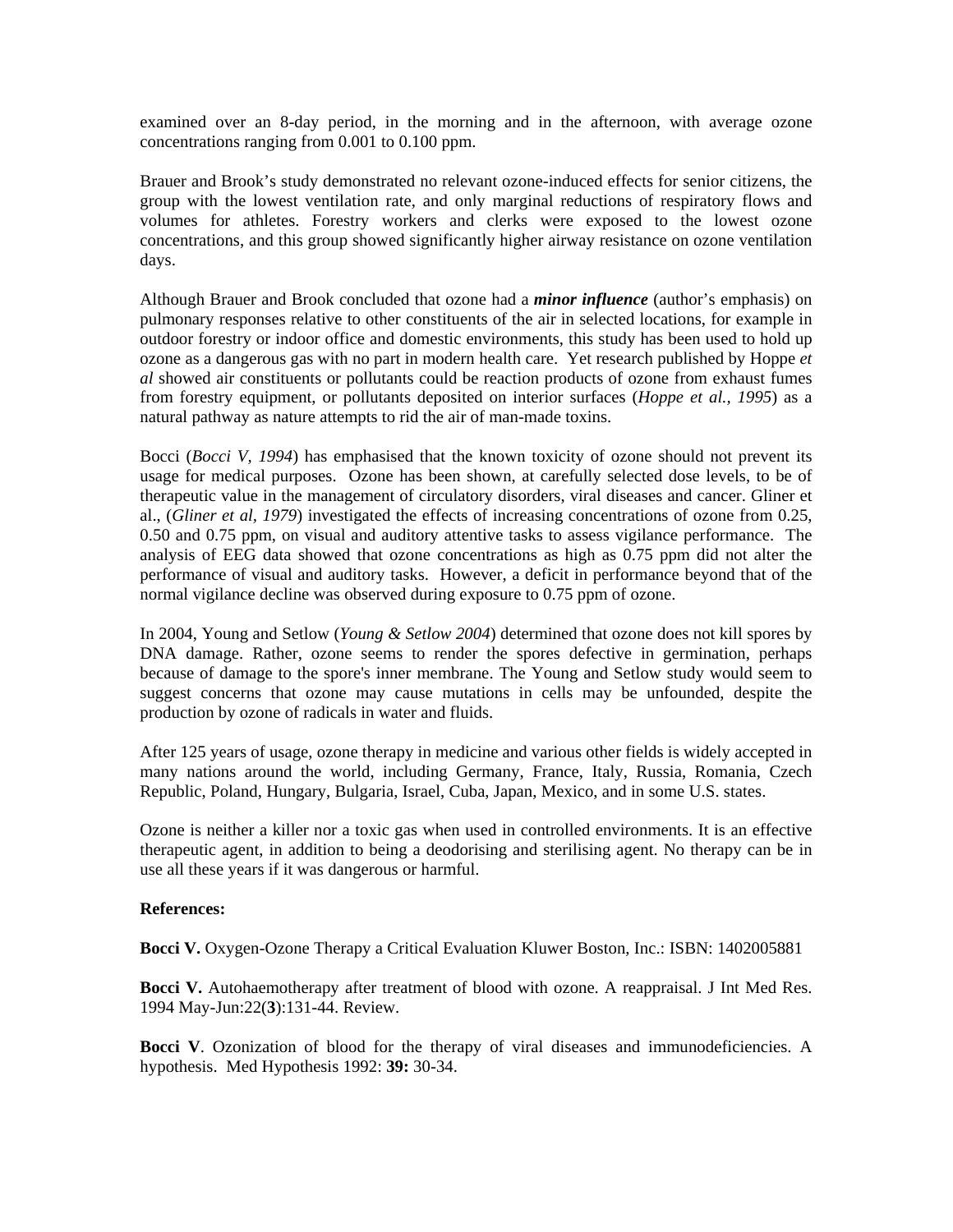**Bocci V**. Does ozone therapy normalize the cellular redox balance? Implications for therapy of human immunodeficiency virus infection and several other diseases. Med Hypotheses 1996: **46:** 150-154.

**Bocci V**. Ozone as a bioregulator. Pharmacology and toxicology of ozone therapy today. J Biol Regul Homeost Agents 1996: **10:** 31-53

**Bocci V.** Biological and clinical effects of ozone. Has ozone therapy a future in medicine? Br J Biomed Sci 1999: **56**: 270-279.

**Bocci V.** Ozone as Janus: This controversial gas can be either toxic or medically useful. Mediators of Inflammation. **13**(1): 3-11, 2004

**Bocci V, Aldinucci C.** Rational bases for using oxygen-ozonetherapy as a biological response modifier in sickle cell anemia and beta-thalassemia: a therapeutic perspective. J Biol Regul Homeost Agents. 2004, **18**:38-44.

Boyle – Boyle's Law

**Brauer M, Brook JR.** Personal and fixed-site ozone measurements with a passive sampler. J Air Waste Manag Assoc. 1995 Jul:**45**(7):529-37.

**Burleson GR, Murray TM, Pollard M.** Inactivation of viruses and bacteria by ozone, with and without sonication. Appl Microbiol. 1975 Mar:**29**(3):340-4.

**Carpendale MT, Freeberg JK.** Ozone inactivates extracellular human immunodeficiency virus at non-toxic concentrations. Fourth Intl Conf AIDS, Stockholm, abstract 3560, 1988.

**Carpendale MT, Freeberg JK.** Ozone inactivates HIV at noncytotoxic concentrations. Antiviral Res. 1991 Oct:**16**(3):281-92.

**Carpendale MT, Freeberg JK.** Does ozone alleviate AIDS diarrhoea? J Clin Gastroenterol **17**(2):142-145, 1993.

**Dickermann J M, Castrabertti AO, Fuller JE.** Action of ozone on water-borne bacteria. J Eng Water Works Assoc 1954: **68**: 11.

FDA Report 1978

German Ozone report 1980

**Garber GE, Cameron DW, Hawley-Foss N, Greenway D, Shannon ME.** The use of ozonetreated blood in the therapy of HIV infection and immune disease: a pilot study of safety and efficacy. AIDS. 1991 Aug:**5**(8):981-4.

**Gliner JA, Matsen-Twisdale JA, Horvath SM.** Auditory and visual sustained attention during ozone exposure. Aviat Space Environ Med. 1979 Sep:**50**(9):906-10.

**Gutteridge JM, Halliwell B.** Iron toxicity and oxygen radicals. Baillieres Clin Haematol. 1989 Apr:**2**(2):195-256.